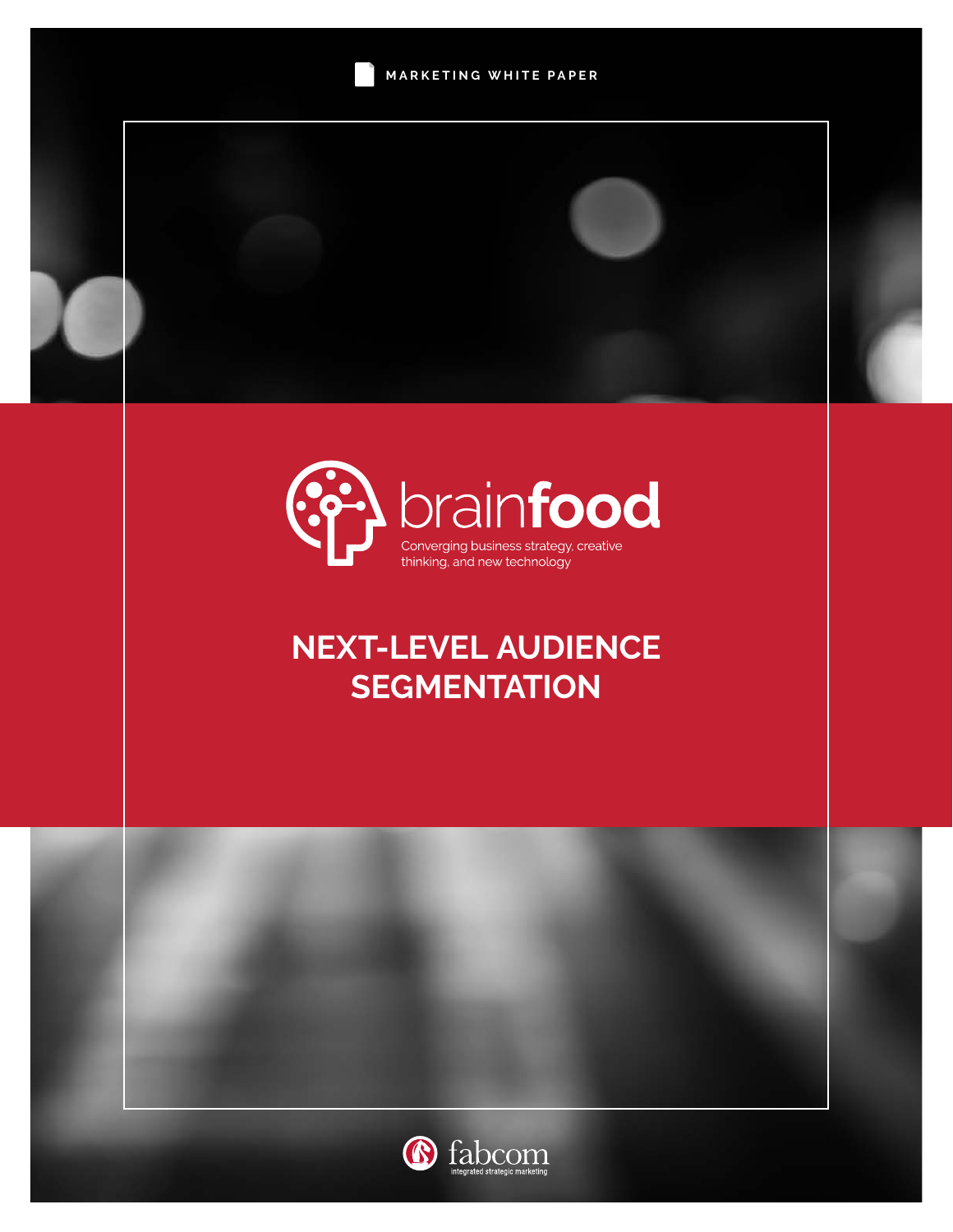# **RAISING THE RELEVANCE**

The point of effective [marketing research](https://www.fabcomlive.com/phoenix-marketing-advertising-agency-services/marketing-research) is to more precisely and efficiently segment your target audiences so that your media selection and messaging can be personalized as individually and intimately as possible. Do not segment out your growth markets due to conventional wisdom that does not take into account the new technology, new methodology and exploding communication channels that allow you to now include those groups and their resulting sales.

Effective, efficient [marketing communication](https://www.fabcomlive.com/phoenix-marketing-advertising-agency-services/marketing-communications) requires knowing where to find the target audiences, how to speak to them, what to speak about and then when to reach them (message timing). "Where do they congregate so I can communicate with as many as possible at a relatively low cost?" "What are their hot buttons likely to be for a particular type of opportunity?" "Would they rather receive an email or a direct mail piece or a message on Facebook?"

In addition to defining primary audiences, we need to identify and engage our target audiences' secondary influencers and communicate effectively with them in a manner that leads them to help move your potential audiences to action.

For instance, a college targeting high school students for enrollment must also deliver its brand message to the students' parents, their peer group and influencers, such as teachers and counselors. When this is accomplished with sequential and dynamically controlled content, it is efficient as well as effective.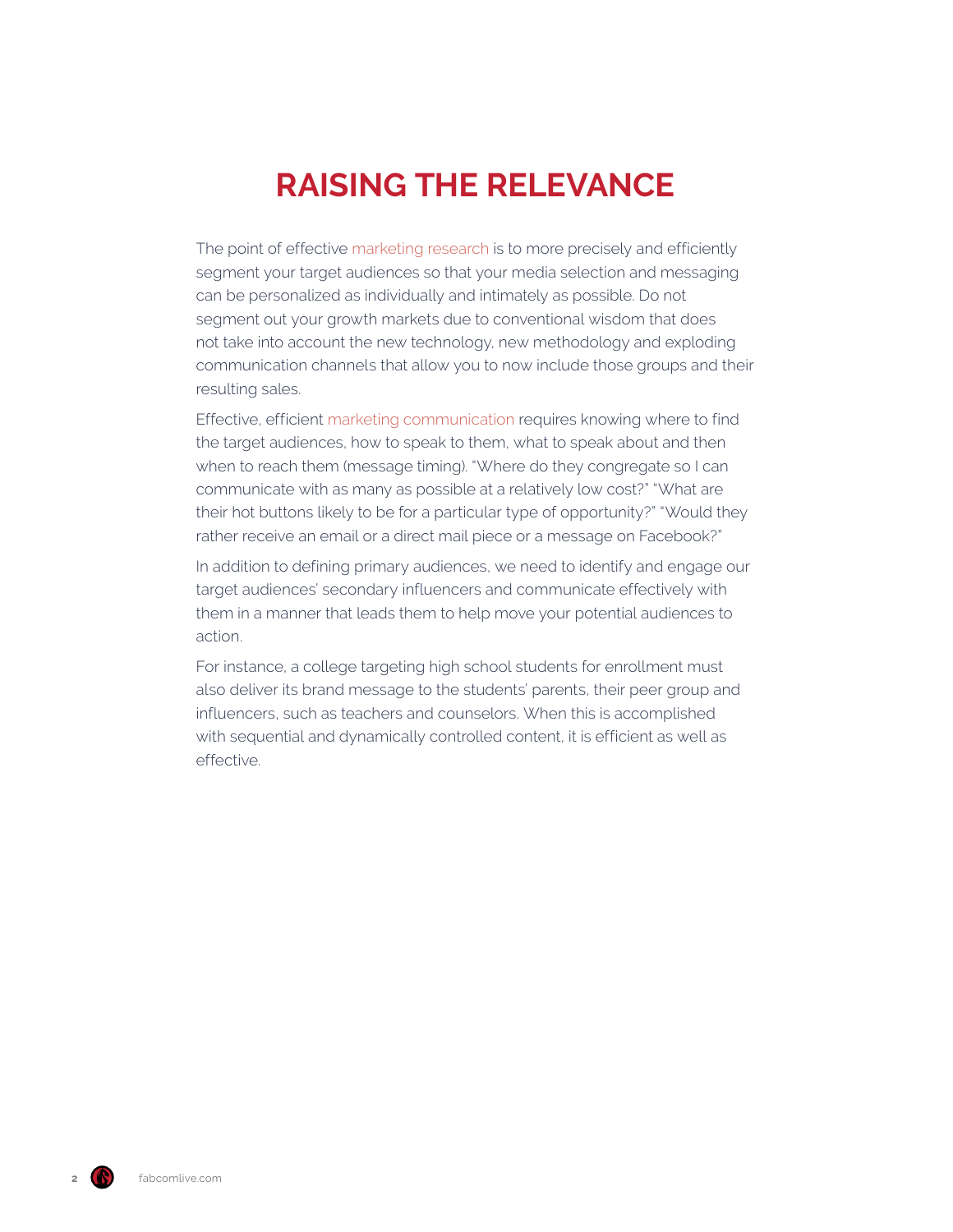# True Audience Segmentation

Market segmentation is the study and categorization of target audiences into subgroups of individuals or organizations sharing one or more characteristics, beliefs or values that cause them to have similar needs and expectations and require a unique communications approach. A true market segment meets all of the following criteria:

- It is meaningfully distinct from other segments
- It is homogeneous within the segment (all members share common attributes, attitudes, needs, and/or expectations; also referred to as a cohort)
- The majority of members respond similarly to a market stimulus
- Members can be addressed by marketing initiatives

The segmentation process itself consists of segment identification, segment characterization, segment evaluation and target segment selection. If each segment is primarily homogeneous in its needs and attitudes, members of the segment are likely to respond similarly to a given product, marketing strategy, method or vehicle for marketing communication. That is, they are likely to have similar feelings and reactions to a marketing mix for a given product, sold at a given price and distributed and promoted in a certain way.

## Segmentation—A Deep Dive

Effective market segmentation requires steely objectivity and significant experience to clearly derive target audiences' real needs and desires without allowing any personal cognitive or organizational bias to color those observations and analyses.

By applying a variety of data and methodologies, we can refine the characterization of segments in a way that is actionable, meaningful and guarantees influential communication.

Intelligent analysis and market segmentation can significantly improve the effectiveness of marketing communications. With intelligent, accurate

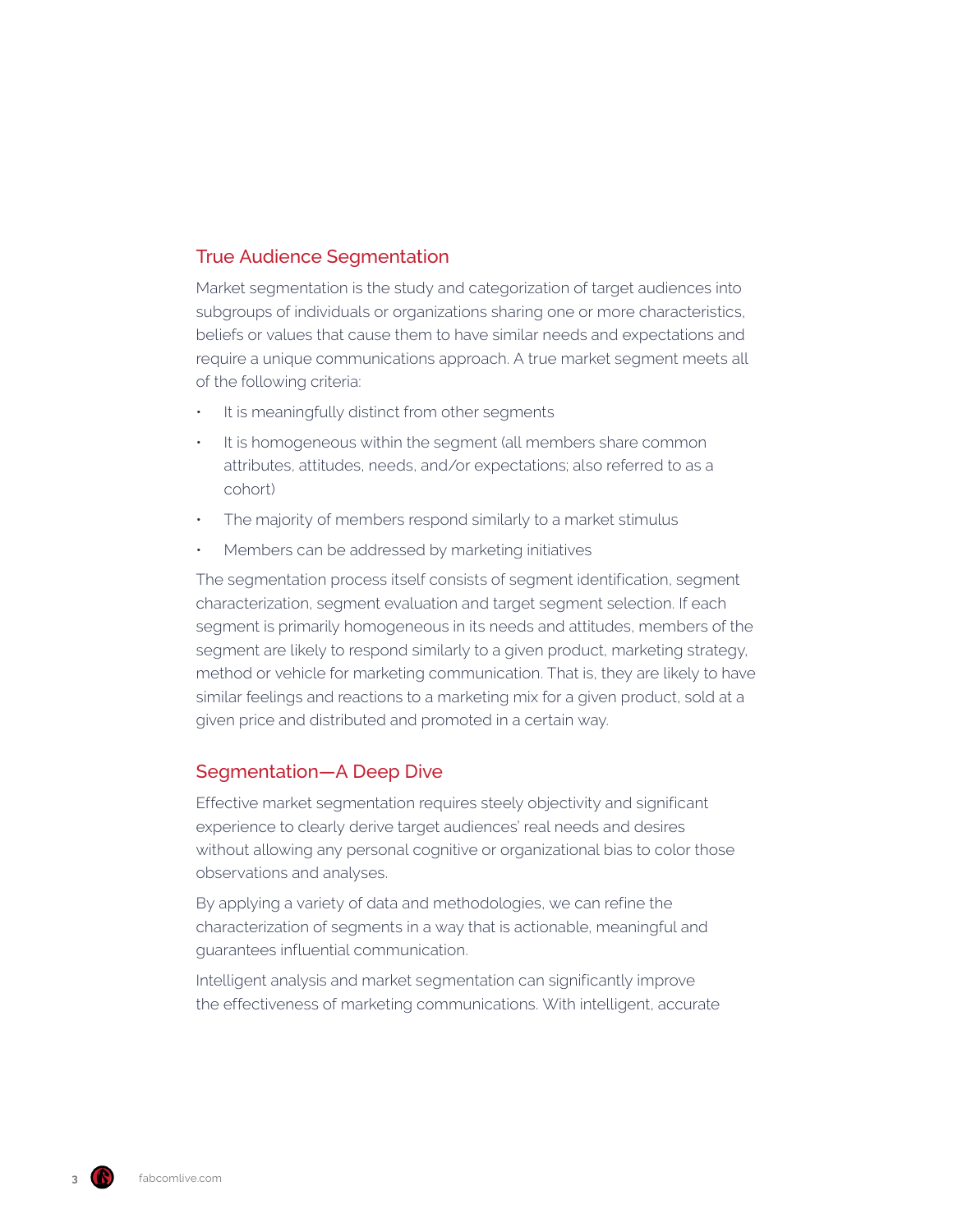segmentation, communication can be optimized, the right target audiences can be defined, advertising results can be improved, and customer satisfaction can be increased.

In times only recently past, it was enough to segment your target audiences and differentiate your marketing communications simply based on the target audiences' age range and the similarities in needs, desires and perspectives that each age range cohort shared. That's no longer the case.

As with everything else about marketing, audience segmentation has become more complex. The challenge is not just a function of the rise of the Internet. People



They're both 40 years old. Both are college educated. Yet, clearly, brands need to tailor their messages to their distinct lifestyles and interests.

have become more individualistic and more diverse in their interests and perceptions from generation to generation. Just as the media options have fractured and multiplied today, so have the needs and personalities of consumers. We can no longer use age-based demographic segmentation alone to craft persuasive marketing messages and predict how the target audience will respond. Demographics are now just one of the multiple and divergent points of information we use to compile and segment target audiences.

Broad demographic groups served marketers well for years as shorthand for knowing the when, what, how and why of communicating persuasively with each segment. Some generalizations can still be made for each segment and are noted, but only if you integrate this information with other personally relevant data of behavior, psychographics and environment in order to make segmentation and messaging decisions.

## The Message/Audience Axis

Technological convergence directly impacts all aspects of marketing. But,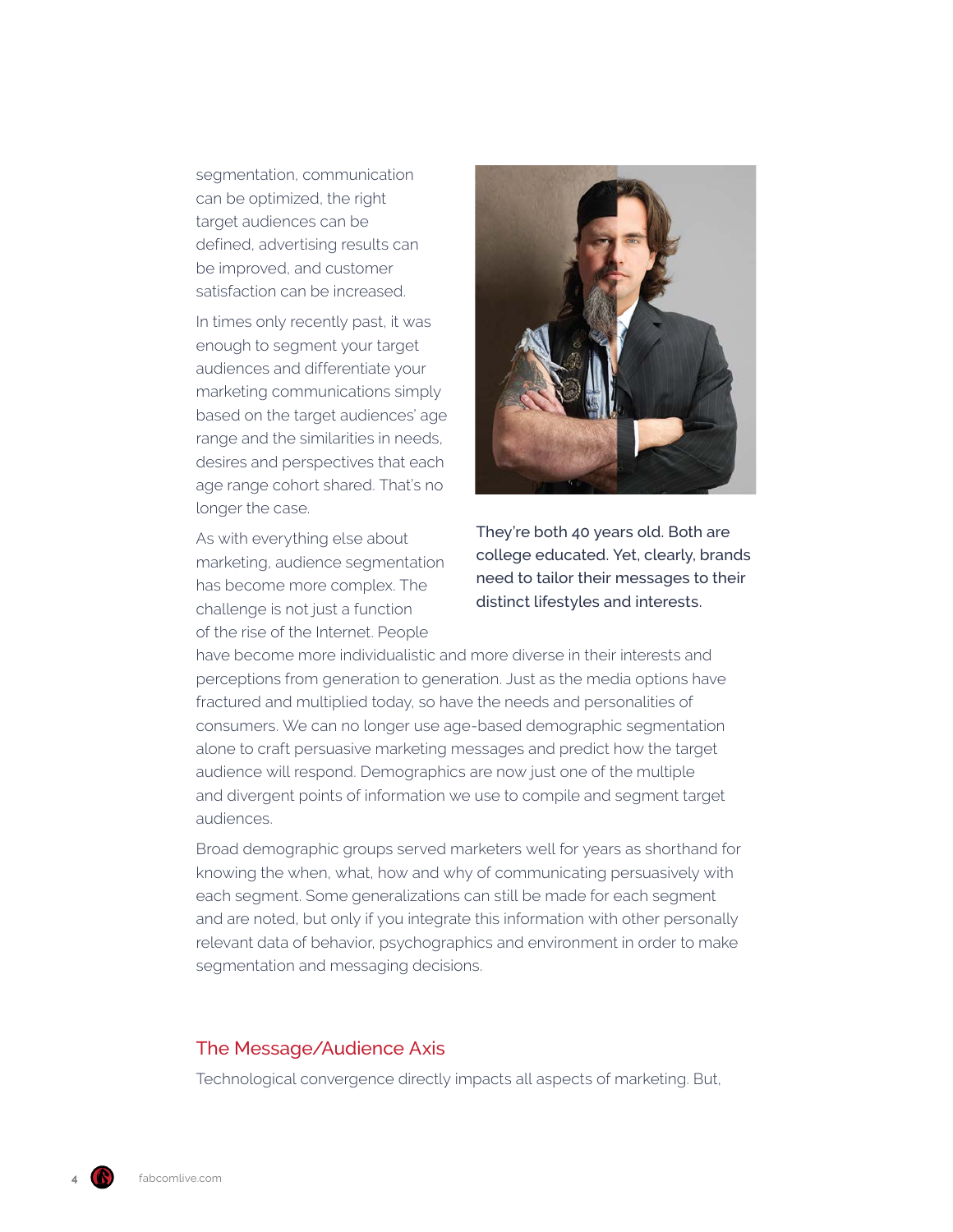when it comes to relevancy of communication, an entirely new dimension is added to the equation. Previously, targeting revolved around what we might call the message/audience axis. Craft the right message for the right audience, and you're on target. Of course, this strategic and creative output needed to be supported by the right media buy. Oprah for women.

Monday Night Football for men. Obviously, this is a gross oversimplification, but compared to the media explosion we are undergoing now, it isn't. In fact, media delivery opportunities have become so varied and so personalized, that they require us to rethink what audience relevancy really means today.

Matching the right audience with the right message is great, but if you stop there, you've just missed the 21st century. The new dimension of marketing relevancy is the timing/behavior axis. Traditionally, advertisers such as Ford didn't buy spots on Monday Night Football just because that was the ideal time to get men thinking about the purchase of a new truck. It's just where the men were hanging out. The timing element was simply folded into the message/audience axis. In effect, the right time to reach men was any time you could reach them, whether those guys were looking for a new car, interested in trucks or focused solely on football and guacamole. This brings us to the matter of behavior. The behavior advertisers were targeting was their audience's viewing behavior (or listening behavior, or reading behavior), not their buying behavior.

It was relevant enough to know that the men most likely to buy the F-150 were most likely to watch Monday Night Football, compared to other shows. What if you could know when those members of the Monday Night Football watching universe had actually visited a dealership or did a little window shopping online? Furthermore, that they had hit the truck pages? We know that guys love to check out vehicles even when they're not buying them. What if you could tell when a Monday-Night-Football-watching, truck-loving male of the species had visited those truck pages several times within a week, indicating heightened interest and perhaps could pair that information with visits to a credit union site for car loan research? Then you sent them your new truck messaging. Now, that's taking relevancy to the next level by achieving ideal timing, triggered by actual behavior. This is the new dimension of marketing relevancy that technological convergence supports.

Data mining companies are already negotiating partnerships with high-traffic

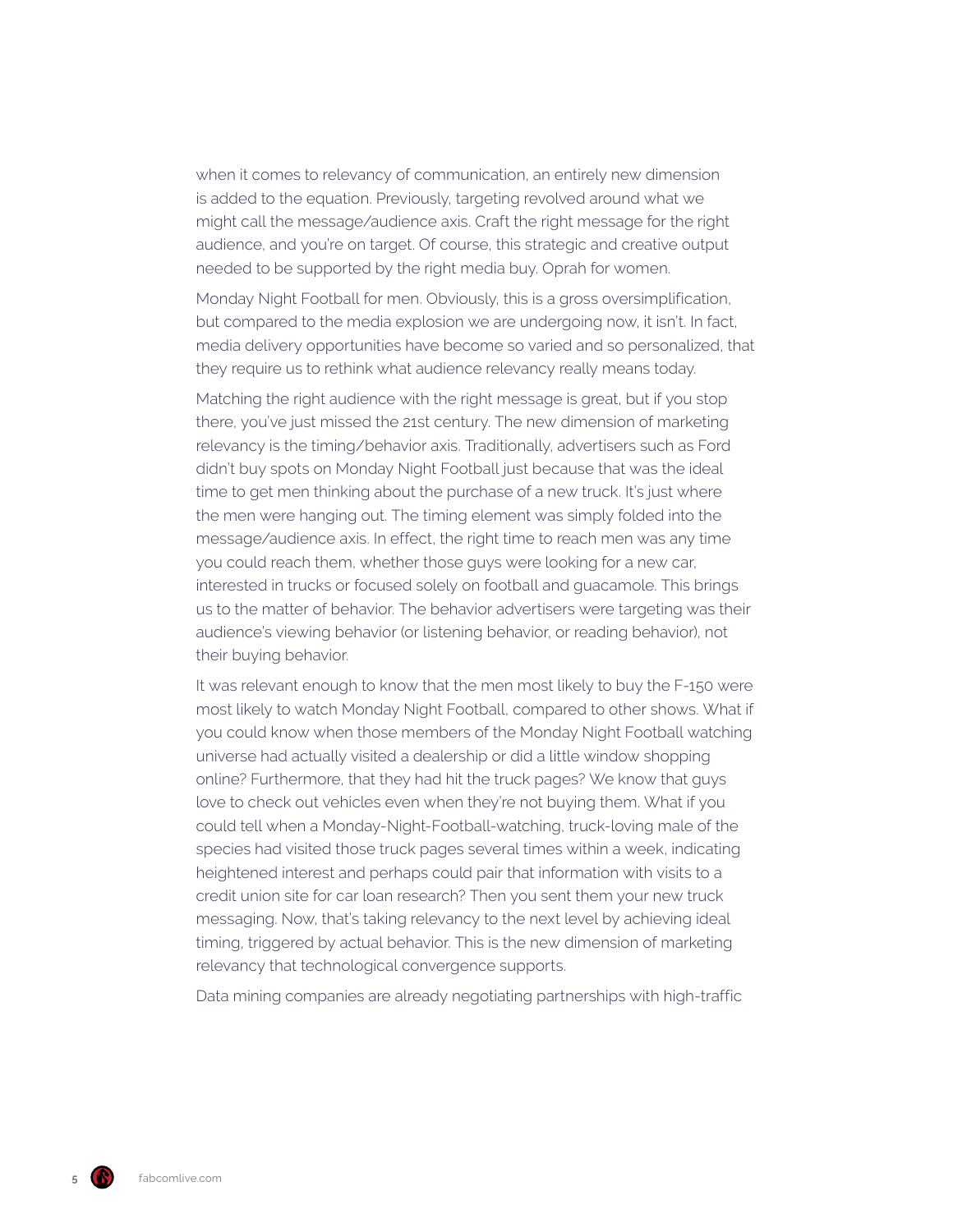sites to purchase behavioral information from their users and aggregate it across the Internet. This "intent data" can be used by marketers to target for demographic, geographic, lifestyle and purchasing patterns. The availability of such intent data will make ultrahigh relevancy a standard benchmark for high performing organizations in marketing.

Let's say you're a resort in Vail, Colorado. It's great to know that families enjoy your atmosphere and price point. But, how much more useful would it be to also know of people shopping for flight information to Denver during ski season? What better time to reach out to those people with a special offer than when they are actually planning their ski vacation? This offer could arrive by way of a carefully crafted online contact. Or it could be promoted in the form of advertising purchased and placed specifically because of this information. In this way, this ultrahigh, time-sensitive relevancy can generate far greater value in [media purchasing](https://www.fabcomlive.com/phoenix-marketing-advertising-agency-services/media-planning-and-buying). Already, agencies and marketers can use intent data to define a standard audience, then track them across any online ad network or portal. This information allows us to not only drive campaign choices, but also to track success, or lack thereof. Wouldn't it be nice to know if you're off target before you've committed a full quarter's media spend?

# Traditional "Age and Era"

The GI Generation born 1905-1924. Formerly, this was a key consuming generation responsible for the postwar blossoming of the American consumer market. Today, these seniors have their consumption limited mainly to health care, assisted living and funerals. The segment is shrinking dramatically in numbers as well. This segment can also be targeted through their Boomer children/caregivers. They still respond to late night TV ads, especially with an age-appropriate spokesperson.

#### **1925-1944: The Silent Generation**

This is the smallest generational segment in numbers. These seniors are now mid 60s to mid 80s. Their consuming days are mostly behind them. As a group, their lifestyle reality means they respond to messages including "maintain your independence," delay aging," paid by Medicare "and "stay in your own house. "They love a deal and can be reached through traditional print and broadcast media, especially newspapers. They are happy coupon clippers.

### **1945-1964: Boomers**

Baby Boomers are 75 million strong and consuming with a vengeance. They

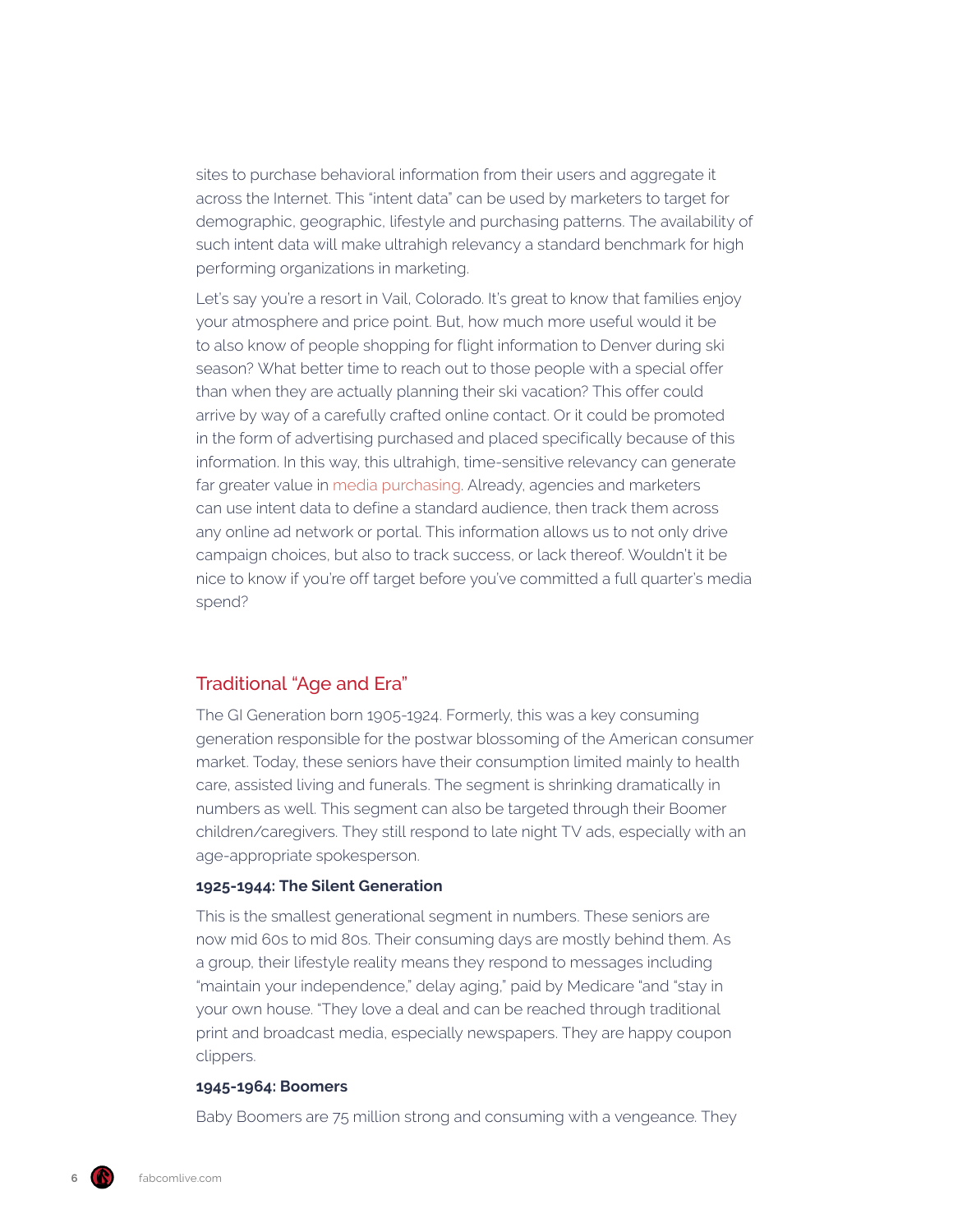are now retiring at a rate of about one every eight seconds. They have been proven to respond to messages of convenience—make their lives easy and save them time. Value is also important to Boomers so, "no rip-offs, man." While good numbers of them have transitioned in one degree or another to the Internet, they can still be reached as well with conventional print and broadcast media. The biggest Boomer marketing success reflecting these trends? Viagra.

#### **1965-1984: Generation X**

This segment can never consume at Boomer-like levels because there are 9 million fewer of them. Gen X favors cyberspace over traditional media. The Internet's breadth and fragmentation makes them a challenge to reach. Examples of top Gen X product successes? The iPod, iPhone, iPad and the i-whatever-Apple-says is-the-next-cool-thing. The folks at Apple aren't just talented technologists; they're also [branding](https://www.fabcomlive.com/phoenix-marketing-advertising-agency-services/branding-and-positioning) experts at creating and defining what's cool for this generation segment in particular.

#### **1985-1995: Generation Y**

There are 90 million of them consuming at a rate of 500% of that of their Boomer parents. It's the first generation to routinely have brand new cars in high school parking lots and conduct much of their social life online. They are highly fickle consumers—fashion styles can barely keep up with them. They look for "green" companies and those that have a good humanitarian record in dealing with workers.

The principal media for reaching them is cyberspace, but again, fragmentation can make online contact tricky. Oddly, they do respond to direct mail and anything that is personalized for them. Generation Z born 1996-present Also known as "Generation Next" and the "iGeneration," these are the true "digital natives," having been online and connected their entire lives. This generation's oldest representatives are only about 15 years old as I write this, so it's difficult to speculate about their characteristics because not as much is firmly established about their characteristics or behaviors compared to the other generations.

#### **Latinos, Approximately 20-40 Years Old**

Some 15 million to 20 million strong, this geographically defined market is here to stay. A valuable market segment, especially at the supermarket. They can be targeted with conventional Spanish language or [mainstream media,](https://www.fabcomlive.com/phoenix-marketing-advertising-agency-services/media-planning-and-buying) but just translating a promotion from English to Spanish is often a deadly mistake.

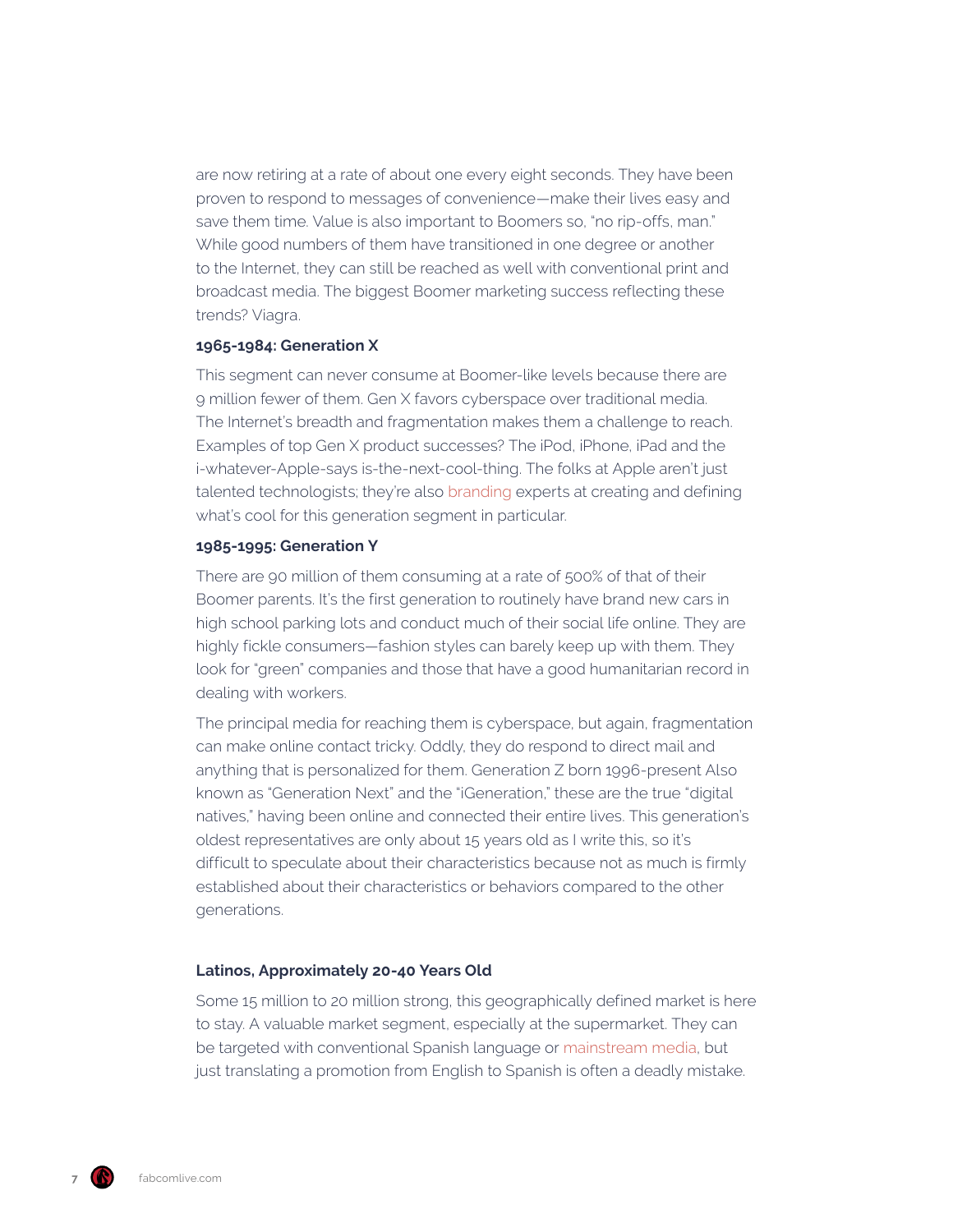If you're going to use Spanish-language media, create the content in culturally appropriate Spanish.

# THE REST OF THE STORY

Some 15 million to 20 million strong, this geographically defined market is here to stay. A valuable market segment, especially at the supermarket. They can be targeted with conventional Spanish language or mainstream media, but just translating a promotion from English to Spanish is often a deadly mistake. If you're going to use Spanish-language media, create the content in culturally appropriate Spanish.

Without more information, how can you explain or respond to the fact that, for example, two 45-year olds, who appear demographically identical, can have diametrically opposed perceptions and expectations on many issues and products.

This conundrum, and our ability to solve it, has been a powerful new business development point with potential new clients for our agency for years.

Fortunately, we now can use psychographic, behavioral and sociographic data to supplement information about broad demographic segments in order to better plan and target marketing communications. In addition, we can analyze and account for environmental and other external factors that may affect communication with a particular target audience, such as transaction, behavioral and [trigger-based messaging](https://www.fabcomlive.com/phoenix-marketing-advertising-agency-services/transaction-and-trigger-marketing). By further segmenting the broad traditional age-based demographic categories, we can begin to craft our messaging more effectively by analyzing and understanding social status, group interactions and buying habits.

This type of analysis allows us to think of individuals in a target audience segment in very concrete terms and in great detail. By combining the various types of research data available to us with consumers' environmental and behavioral information and their real-time progression in the buying cycle, we can know a lot about each of the members of the segment. We know what turns them on, what turns them off, what messaging catches their attention, what holds their attention, what makes them tune out, what they have been searching for or buying in the last few days or hours, and what brings them to the next level in the buying sequence.

In short, with good, objective research data from a variety of sources and solid experience in analyzing and applying that research, along with the deployment of dynamic marketing funnels, we can know, with confidence, how, when and where to communicate persuasively and engagingly with any segment of the

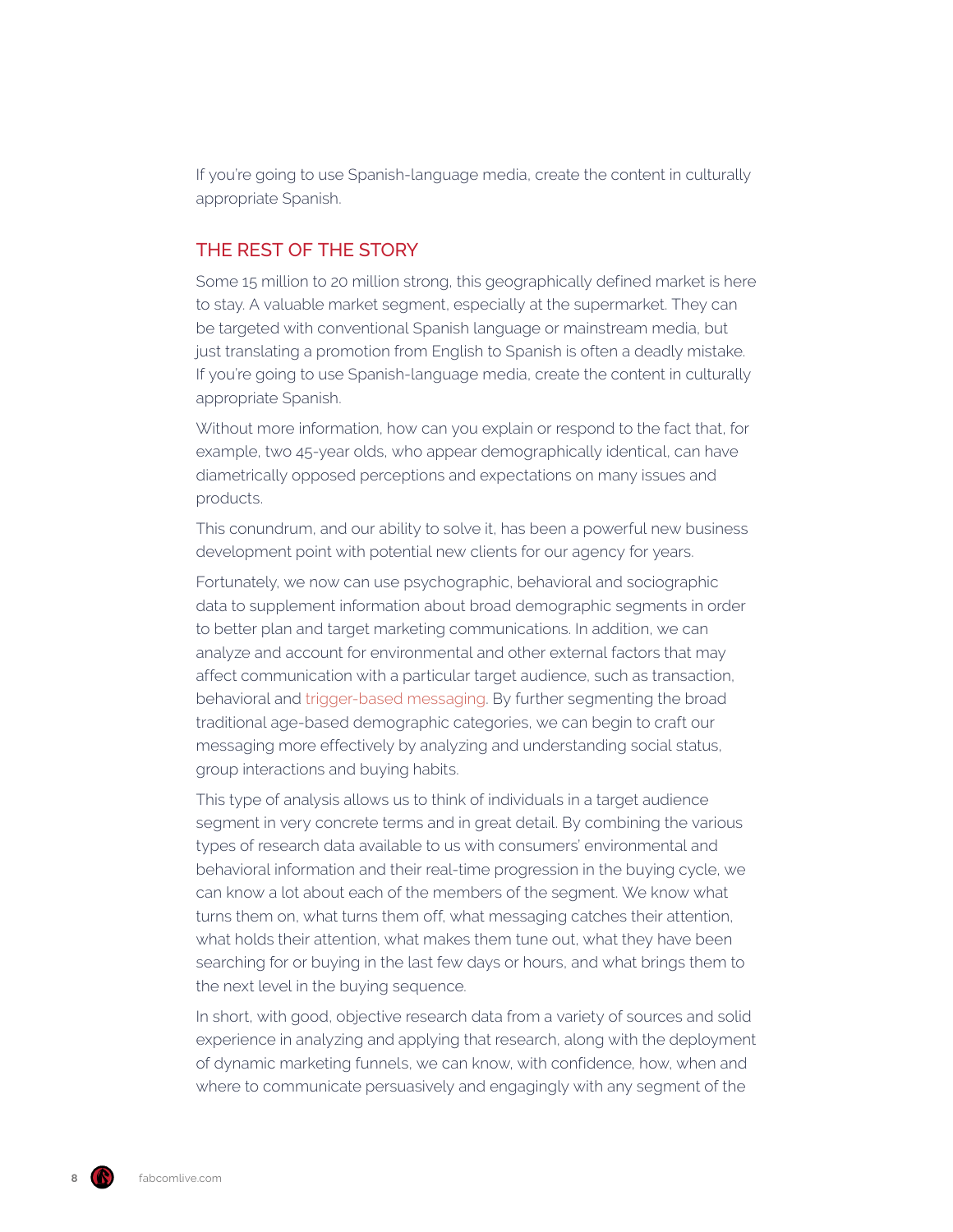target audience. After demographic segmentation (only the very tip of the starting point in an accurate segmentation formula), the next step in focusing on your target audience is psychographic segmentation: sorting an audience segment along more behavioral lines related to attitudes, interests, needs, wants, values, beliefs, personality or lifestyle.

You've already read about the fracturing diversity of target audiences in the marketplace. Psychographic variables help smart marketers take into account the cultural implications of this diversity and use that information as a tool to further refine the messaging and the reach to our audiences. In my organization, we use a modified version of the "VALS" psychographic profiling model, which can filter a demographically segmented audience or group of audiences in seven dimensions as detailed below. This additional layer of information can make messaging much more effective and efficient because we have a stronger sense of who we're talking to. VALS is an acronym for "values and lifestyle" and was developed at the Stanford Research Institute.

## Seven Psychographic Profiles (VALS)

### **Belonger**

This largest group makes up about 40% of the population. They are "the average person, in the average town, in the Midwest. "They love community and being with family and friends. They frequently drive U.S.-made pickup trucks or large U.S.-made sedans. They are very nationalistic and don't like change. Their best time is spending time with their friends, talking, having fun and hanging out. They are hardworking, extremely conservative in their views and most likely religious. They will often buy because of personal relationships, so you need to take the time to get to know them. Belongers are very brand loyal..

### **Achiever**

The Achiever is a group of about 5%-7%of the population. This is the serious businessperson who is constantly looking to become more and to make more. Power and physical wealth is the major stimulator that makes this person perform day in and day out. This individual is likely to drive a Lexus, BMW, Mercedes, Porsche or other high-end luxury car. In contrast to the Belonger, these people need to be individuals, to set themselves apart from the rest. They will always buy the top-of-the-line and the latest in technology. Achievers control about 90%-95%of the money in the U.S. If you want to effectively talk to Achievers, make sure you make it quick, and make sure your

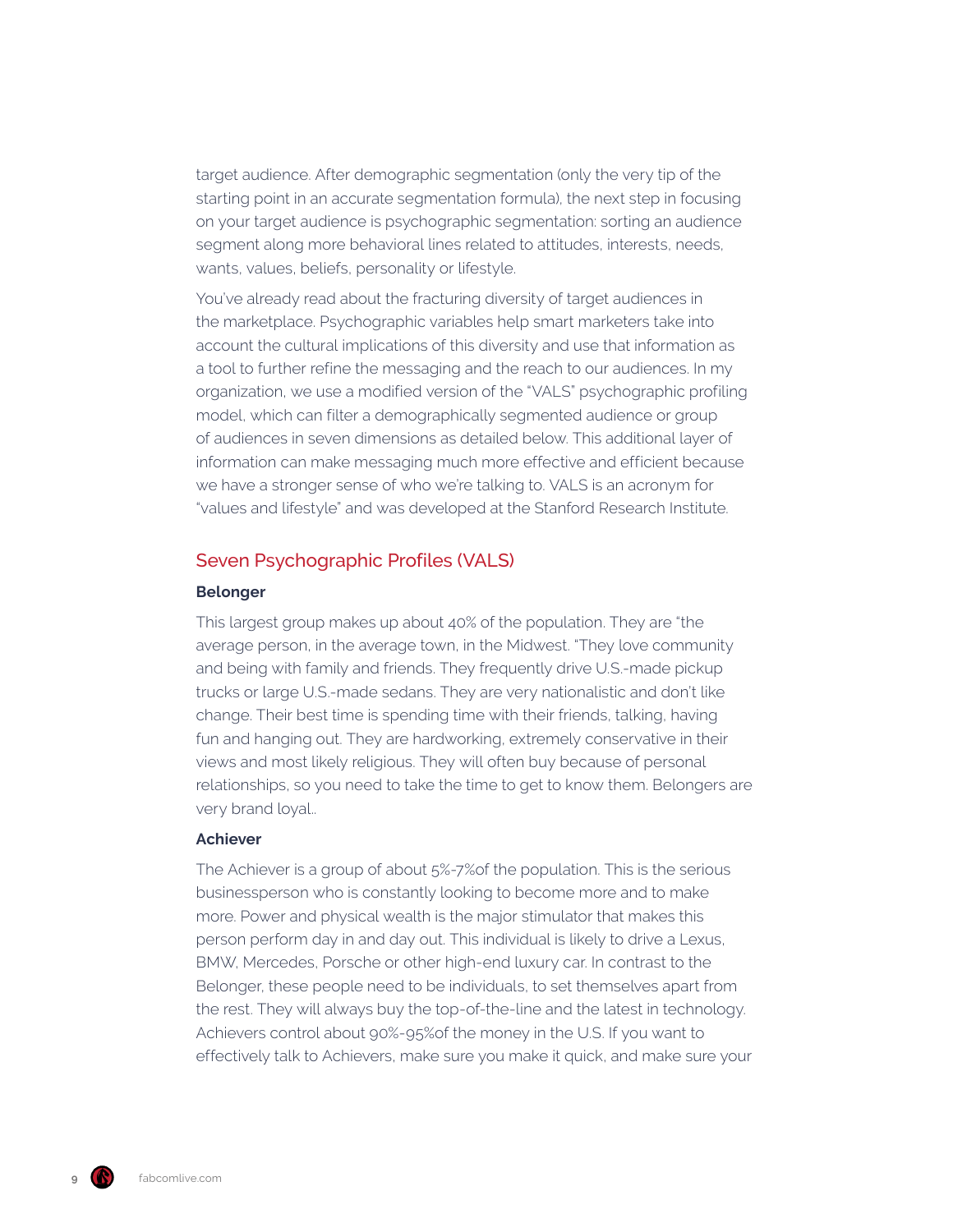message talks about individuality, about innovation and, most of all, about power, money and profit.

#### **Emulator**

Emulators make up about 15%of the population Everyone in this group would love to be an Achiever but isn't. The emulator will try to do anything to make himself or herself look like an Achiever with the goal of attracting the opposite sex or the approval of peers. They will buy the flashy, but lower-end foreign imports or domestic copies because they can't afford true luxury. It might be the top rap artist, the top movie actor, the top sports star they are trying to copy, not the businessman. This group suffers from low self-esteem, needs peer approval, is usually under 30 years old, frequently not financially stable, but will spend whatever money they have on anything that will make them look like their ideal: successful. If you want to talk to Emulators effectively, you need to make sure that whatever you are trying to sell them will make them seem just like the person they are emulating: the successful Achiever.

#### **Socially Conscious Type A**

The Socially Conscious psychographic group is comprised of two types. Type A is about 20%of the population and Type B is about 7%. Type A is concerned with the effects their actions have on society as a whole. They want to make the world a better place. They are environmentally concerned, they recycle, they buy things that are environmentally friendly and drive fuel-efficient cars. They believe in schooling and teaching children and are frequently highly educated, mostly in the liberal arts. They like to help the homeless and the poor, the socially disadvantaged. Slightly conflicted, they are quite cynical about society and its flaws, yet take a generally positive view of how the future could be. You must sell something that is making a positive difference to either society or the environment. Being educated, these people can quickly see through fake environmentalism and social conscience.

## **Socially Conscious Type B**

Very much like their cousins in Type A, most of the generalizations of Type A will apply to Type Except that while Type A believes that there is hope for humanity as a whole, Type B has given up on humanity as a whole and has moved off into their own small communities where they live socially conscious lives within their socially conscious group. One can find these little islands spread all around the country, not only in the hippie communes in California, but also those that have sequestered themselves away in the hills of Montana,

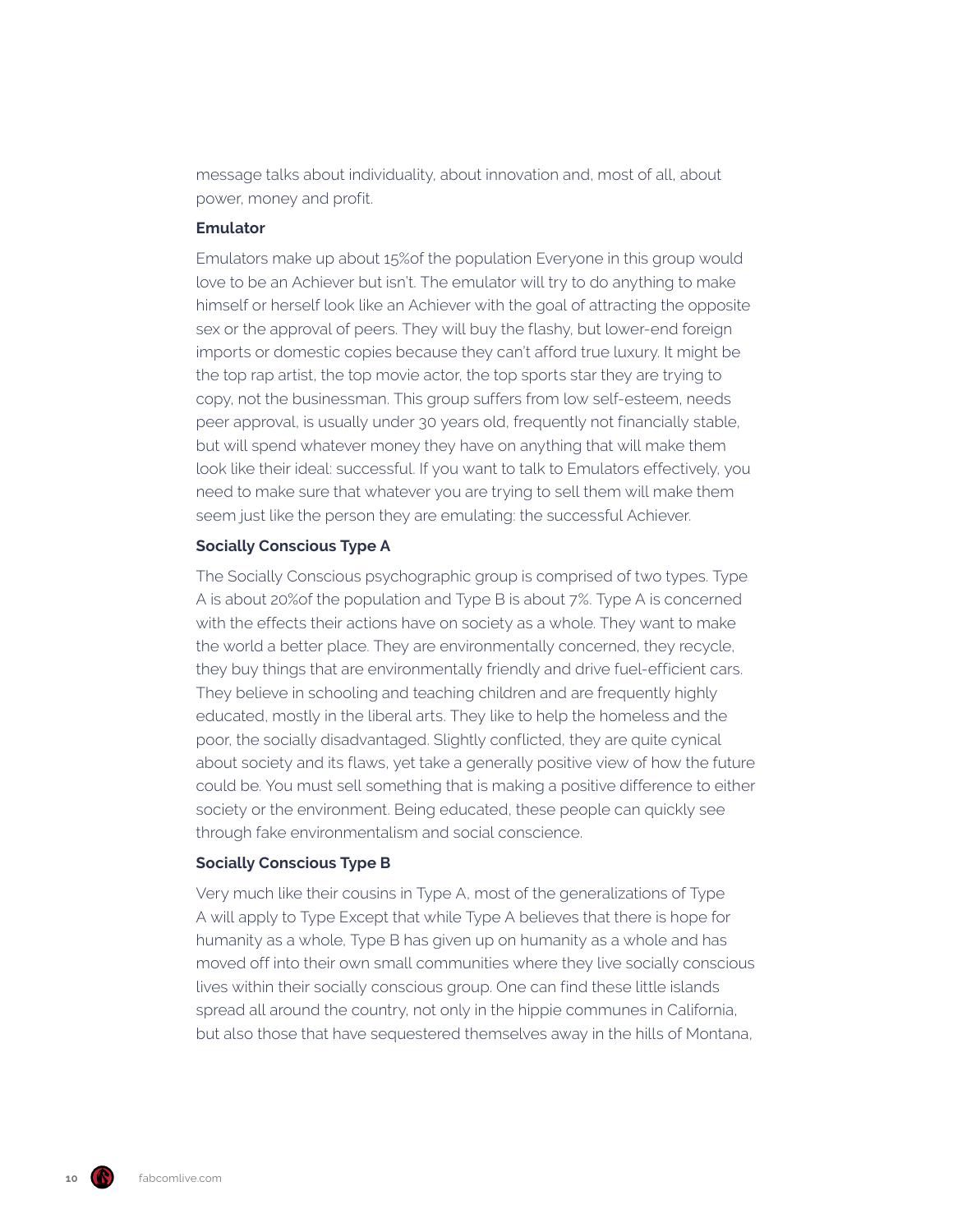religious communities in Texas and communes that can be found all over the country that don't believe in personal property. These people are mostly self-sufficient and purposely cut themselves off from the world, so they are unlikely to be open to marketing offerings.

#### **Balanced/Totally Integrated**

The Balanced segment is the smallest of all the groups, accounting for only 1%-2%of the population. The Balanced group is basically a mixture of the Achiever and Socially Conscious types. You might say these are Achievers with a Social Conscience. There are many examples of people who have grown rich, who have achieved power and wealth, but still are concerned to ensure that their rewards don't come at the expense of society, rather with the cooperation, and to the benefit of humanity and nature as a whole. For the most part, they are too busy to listen to you unless you have something of specific interest to offer them. They will do their research before seeing you or will have the staff do so.

#### **Needs Driven**

This final segment consists of about 12%of the population. These are people who buy on impulse and instinct, depending on what they need at the time. Even if on a budget, they will often pay more because, instead of doing the weekly shopping trip to the supermarket where things are cheaper, they will buy things last minute at the corner store. Another curious thing about this group is that they will frequently flash money around. In this way, there is a bit of emulator there, but they are not trying to emulate anyone in particular, they only want to prove that they have money. In addition to this VALS-modeled data on attitudes, expectations and behaviors, smart marketers turn to a litany of other research databases that segment the consumer and business markets into more precise behavioral groupings.

## External/Environmental Factors

Once we have determined the demographic and psychographic segmentation of target audiences, we overlay any environmental or other external variables that may impact the audience segments' perceptions, expectations and reactions. A dynamic marketer must look at both geographic and sociographic variables to fine-tune the understanding of the audiences and optimize

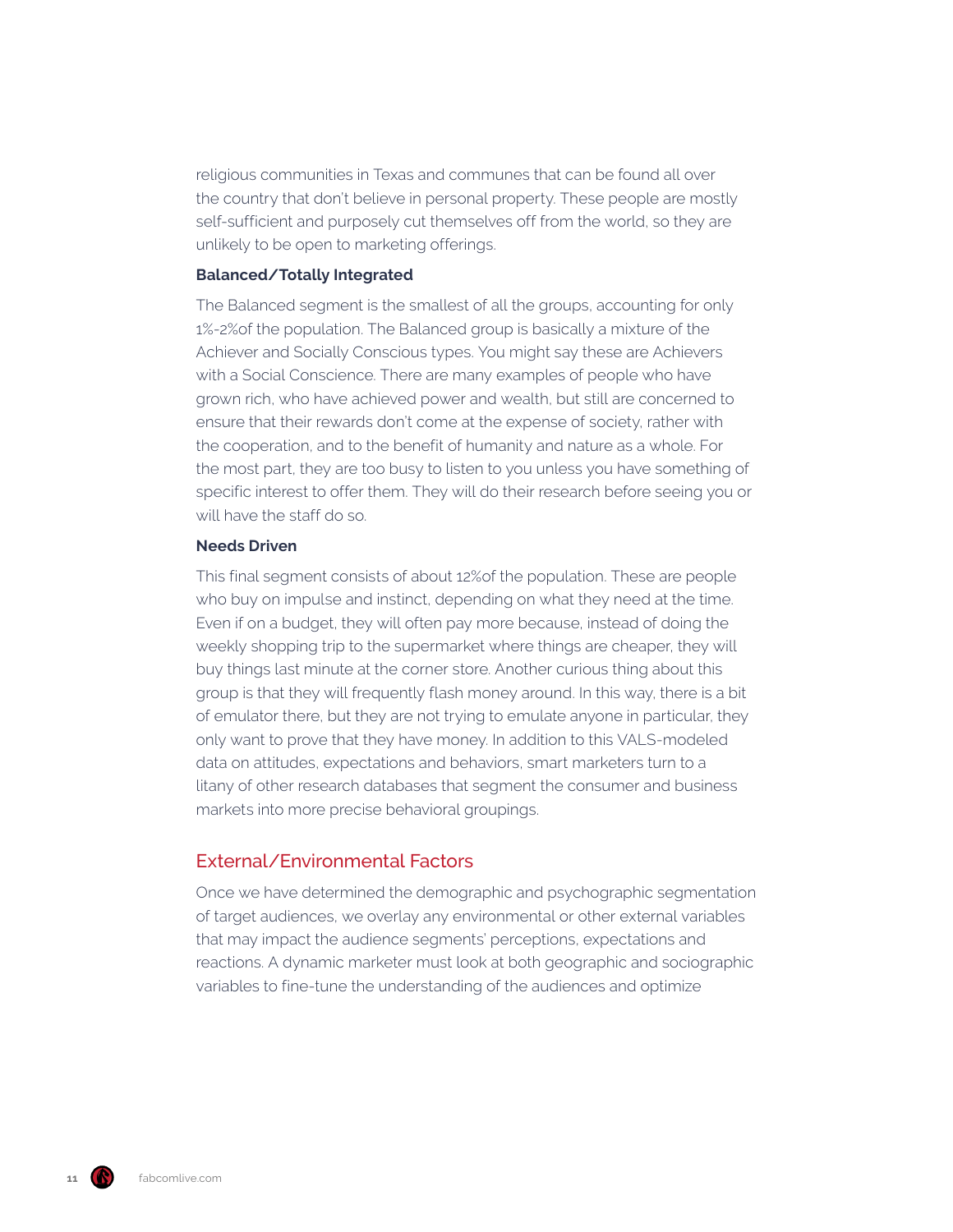communication with them. Among the factors we consider are: or country: east, west, south, north, coastal, hilly, etc.

County size:

metropolitan cities, small cities, towns

Density of area: urban, semi-urban, rural

> • Climate: hot, cold, humid, arid, rainy

#### **Geographic variables**

Region of the world

### **Sociographic variables**

• Family life cycle • Socioeconomic

- Gender
- Family size

status

- Nationality/race
- - Language

• Religion

- Brand loyalty
- Product end use
- Readiness-to-buy stage
- Decision-making unit

In addition to the demographics, psychographics and sociographic of an audience, we also need to look at what we call the "customer lifecycle. " By determining where a prospect or customer may currently be in terms of their consideration and purchase relationship to a product or brand, we get an even stronger indication of what they need and want to hear, as well as how to communicate it most effectively and deliver the message most efficiently. The four phases of the customer lifecycle are: Awareness, Consideration, Purchase and Loyalty. The addition of the industry's recent breakthroughs in [dynamic](https://www.fabcomlive.com/phoenix-marketing-advertising-agency-services/dynamic-marketing) information sharing across media channels and departments with the right kind of marketing resource management platform also lets us know, in real time, information such as: what the targets have been purchasing at a store online or offline; what their interactions are with the contact center; what they have been searching; what content they have been clicking on; what pages they are taking the time to view; which features/attributes of your brand, product, service or experience you offer that the customer does not care about. This is how prospects and customers move through their evolving relationship with a product or brand, from hearing about it for the first time to becoming a long-term customer: Awareness>Consideration>Purchase>Loyalty.

# But Don't Stop Here...

A smart marketer does not stop gathering and analyzing data until they're convinced, they have exhausted the resources available. At our [firm,](https://www.fabcomlive.com/) we are

**12** fabcomlive.com